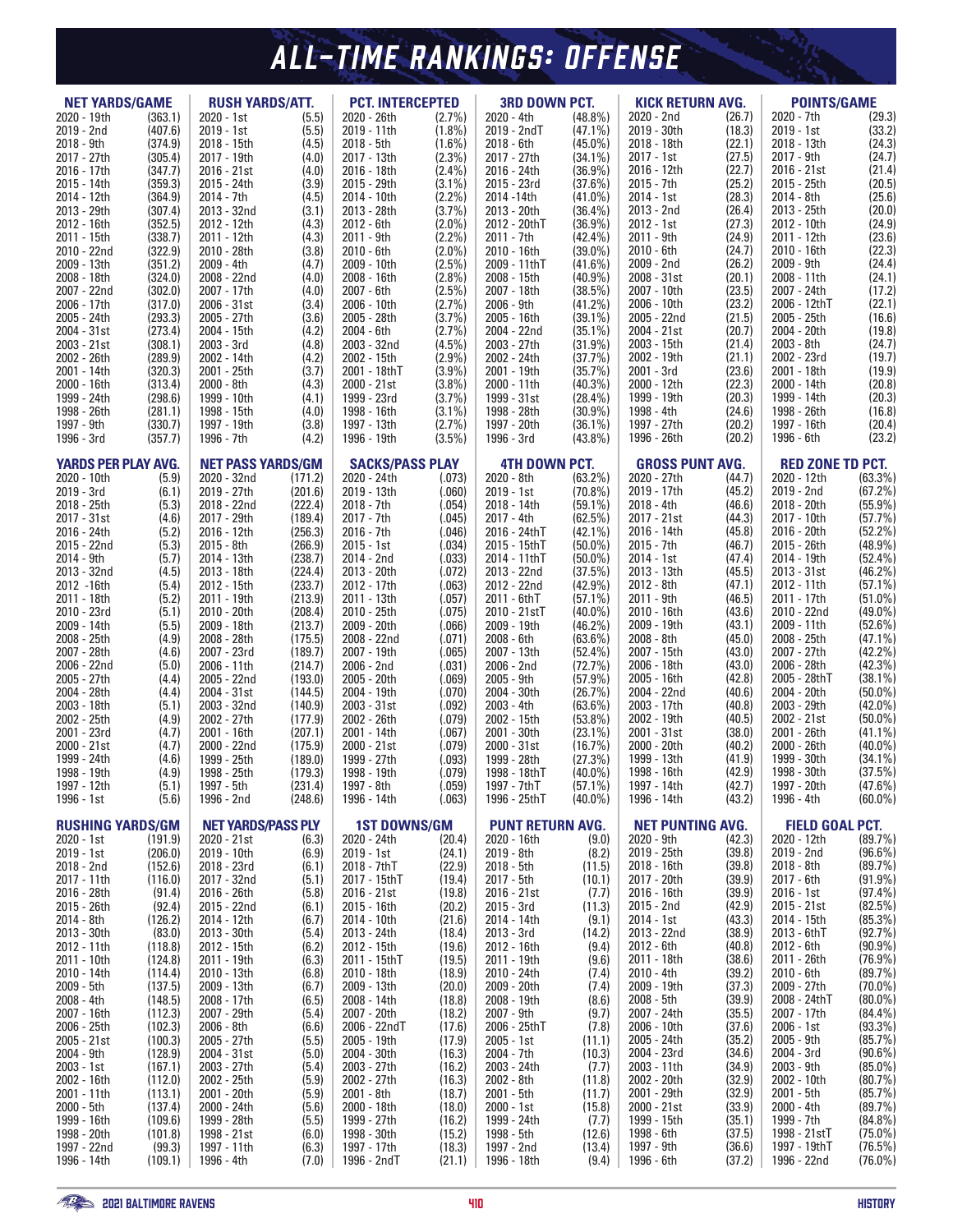# *RAVENS HISTORY ALL-TIME RANKINGS: DEFENSE*

| <b>NET YARDS/GAME</b>       |                    | <b>RUSH YARDS/ATT.</b>                 |                    | <b>PCT. INTERCEPTED</b>               |                        | <b>3RD DOWN PCT.</b>               |                          | <b>KICK RETURN AVG.</b>               |                  | <b>POINTS/GAME</b>         |                          |
|-----------------------------|--------------------|----------------------------------------|--------------------|---------------------------------------|------------------------|------------------------------------|--------------------------|---------------------------------------|------------------|----------------------------|--------------------------|
| 2020 - 7th                  | (329.8)            | 2020 - 22nd                            | (4.6)              | 2020 - 27th                           | $(1.7\%)$              | 2020 - 2nd                         | $(34.0\%)$               | 2020 - 10th                           | (21.1)           | 2020 - 2nd                 | (18.9)                   |
| 2019 - 4th                  | (300.6)            | 2019 - 21st                            | (4.4)              | 2019 - 12th                           | $(2.4\%)$              | 2019 - 11th                        | $(37.1\%)$               | 2019 - 12th                           | (21.5)           | 2019 - 3rd                 | (17.6)                   |
| 2018 - 1st                  | (292.9)            | 2018 - 3rd                             | (3.7)              | 2018 - 22nd                           | $(2.1\%)$              | 2018 - 3rd                         | $(34.1\%)$               | 2018 - 19th                           | (23.3)           | 2018 - 2nd                 | (17.9)                   |
| 2017 - 12th<br>2016 - 7th   | (325.1)<br>(322.1) | 2017 - 16th<br>2016 - 5th              | (4.1)<br>(3.7)     | 2017 - 2nd<br>2016 - 1st              | (3.9%)<br>$(3.1\%)$    | 2017 - 10th<br>2016 - 2nd          | $(36.9\%)$<br>$(35.0\%)$ | 2017 - 1st<br>2016 - 10th             | (18.6)<br>(20.7) | 2017 - 6th<br>2016 - 9th   | (18.9)<br>(20.1)         |
| $2015 - 8th$                | (337.4)            | 2015 - 10th                            | (4.0)              | 2015 - 32nd                           | $(1.1\%)$              | 2015 - 19th                        | (39.8%)                  | 2015 - 23rd                           | (25.4)           | 2015 - 24th                | (25.1)                   |
| 2014 - 8th                  | (336.9)            | 2014 - 3rd                             | (3.6)              | 2014 - 26th                           | $(1.8\%)$              | 2014 - 17th                        | $(40.3\%)$               | 2014 - 14th                           | (23.1)           | 2014 - 6th                 | (18.9)                   |
| 2013 - 12th                 | (335.5)            | 2013 - 5th                             | (3.8)              | 2013 - 12th                           | (2.9%)                 | 2013 - 3rd                         | $(33.5\%)$               | 2013 - 16th                           | (23.0)           | 2013 - 12th                | (22.0)                   |
| 2012 - 17th                 | (350.9)            | 2012 - 8th                             | (4.0)              | 2012 - 19th                           | $(2.3\%)$              | 2012 - 7th                         | $(35.8\%)$               | 2012 - 13th                           | (23.2)           | 2012 - 12thT               | (21.5)                   |
| 2011 - 3rd<br>2010 - 10th   | (288.9)<br>(318.9) | 2011 - 2nd<br>2010 - 8th               | (3.5)<br>(3.9)     | 2011 - 19th<br>2010 - 13th            | $(2.8\%)$<br>$(3.2\%)$ | 2011 - 2nd<br>2010 - 15th          | $(32.1\%)$<br>$(38.0\%)$ | 2011 - 31st<br>2010 - 32nd            | (29.2)<br>(26.0) | 2011 - 3rd<br>2010 - 3rd   | (16.6)<br>(16.9)         |
| 2009 - 3rd                  | (300.5)            | 2009 - 1st                             | (3.4)              | 2009 - 6th                            | (4.2%)                 | 2009 - 11th                        | (36.7%)                  | 2009 - 4th                            | (20.3)           | 2009 - 3rd                 | (16.3)                   |
| 2008 - 2nd                  | (261.1)            | 2008 - 5th                             | (3.6)              | 2008 - 2nd                            | (4.9%                  | 2008 - 3rd                         | $(33.5\%)$               | 2008 - 15th                           | (22.6)           | 2008 - 3rd                 | (15.3)                   |
| 2007 - 6th                  | (301.6)            | 2007 - 1st                             | (2.8)              | 2007 - 10th                           | $(3.5\%)$              | 2007 - 7th                         | $(36.6\%)$               | 2007 - 24th                           | (23.7)           | 2007 - 22ndT               | (24.0)                   |
| 2006 - 1st                  | (264.1)            | 2006 - 2nd                             | (3.3)              | 2006 - 1st                            | $(5.5\%)$              | 2006 - 1st                         | $(28.8\%)$               | 2006 - 13th                           | (21.8)           | 2006 - 1st                 | (12.6)                   |
| 2005 - 5th<br>2004 - 6th    | (284.7)<br>(300.2) | 2005 - 8th<br>2004 - 2nd               | (3.7)<br>(3.6)     | 2005 - 27th<br>2004 - 3rd             | $(2.1\%)$<br>(4.2%)    | 2005 - 10th<br>2004 - 8th          | $(36.1\%)$<br>$(34.4\%)$ | 2005 - 16th<br>2004 - 27th            | (21.8)<br>(23.2) | 2005 - 10th<br>2004 - 6th  | (18.7)<br>(16.8)         |
| 2003 - 3rd                  | (281.0)            | 2003 - 3rd                             | (3.4)              | 2003 - 4th                            | $(4.5\%)$              | 2003 - 2nd                         | $(29.4\%)$               | 2003 - 16th                           | (21.4)           | 2003 - 6th                 | (17.6)                   |
| 2002 - 22nd                 | (334.6)            | 2002 - 2nd                             | (3.7)              | 2002 - 4th                            | (4.4%)                 | 2002 - 21st                        | $(40.3\%)$               | 2002 - 25th                           | (22.6)           | 2002 - 19th                | (22.1)                   |
| 2001 - 2nd                  | (277.9)            | 2001 - 3rd                             | (3.4)              | 2001 - 21st                           | $(2.9\%)$              | 2001 - 3rd                         | $(30.8\%)$               | 2001 - 19th                           | (21.8)           | $2001 - 4th$               | (16.6)                   |
| 2000 - 2nd                  | (247.9)            | 2000 - 1st                             | (2.7)              | 2000 - 4th                            | $(4.4\%)$              | 2000 - 5th                         | $(34.1\%)$               | 2000 - 10th                           | (21.3)           | 2000 - 1st                 | (10.3)                   |
| 1999 - 2nd<br>1998 - 22nd   | (263.9)<br>(331.1) | 1999 - 2nd<br>1998 - 6th               | (3.1)<br>(3.6)     | 1999 - 14th<br>1998 - 19th            | $(3.5\%)$<br>(3.2%)    | 1999 - 12th<br>1998 - 22nd         | $(34.1\%)$<br>$(39.2\%)$ | 1999 - 16th<br>1998 - 10th            | (21.1)<br>(20.5) | 1999 - 6th<br>1998 - 16th  | (17.3)<br>(20.9)         |
| 1997 - 25th                 | (335.2)            | 1997 - 5th                             | (3.6)              | 1997 - 14th                           | $(3.1\%)$              | 1997 - 23rd                        | $(40.3\%)$               | 1997 - 20th                           | (22.8)           | 1997 - 18th                | (21.6)                   |
| 1996 - 30th                 | (368.1)            | 1996 - 15th                            | (3.8)              | 1996 - 20th                           | $(2.8\%)$              | 1996 - 30th                        | $(48.2\%)$               | 1996 - 4th                            | (20.0)           | 1996 - 28th                | (27.6)                   |
| <b>YARDS PER PLAY AVG.</b>  |                    |                                        |                    |                                       |                        |                                    |                          |                                       |                  | <b>RED ZONE TD PCT.</b>    |                          |
| 2020 - 7th                  | (5.2)              | <b>NET PASS YARDS/GM</b><br>2020 - 6th | (221.0)            | <b>SACKS/PASS PLAY</b><br>2020 - 15th | (.061)                 | <b>4TH DOWN PCT.</b><br>2020 - 9th | (45.7%)                  | <b>GROSS PUNT AVG.</b><br>2020 - 25th | (46.5)           | 2020 - 18th                | $(62.2\%)$               |
| 2019 - 11th                 | (5.2)              | 2019 - 6th                             | (207.2)            | 2019 - 20th                           | (.064)                 | 2019 - 4th                         | $(33.3\%)$               | 2019 - 27th                           | (46.7)           | 2019 - 3rd                 | (47.7%                   |
| 2018 - 2nd                  | (4.8)              | 2018 - 5th                             | (210.0)            | 2018 - 13th                           | (.069)                 | 2018 - 10thT                       | $(50.0\%)$               | 2018 - 8th                            | (43.7)           | 2018 - 24th                | $(63.4\%)$               |
| 2017 - 7th                  | (5.0)              | 2017 - 10th                            | (213.8)            | 2017 - 11th                           | (.067)                 | 2017 - 11th                        | (37.5%)                  | 2017 - 9th                            | (44.6)           | 2017 - 11th                | $(48.9\%)$               |
| $2016 - 8th$                | (5.2)              | 2016 - 9th                             | (232.8)            | 2016 - 24th                           | (.051)                 | 2016 - 25thT                       | $(68.8\%)$               | 2016 - 13th                           | (44.9)           | 2016 - 18th                | (55.3%)                  |
| 2015 - 13th<br>2014 - 8th   | (5.4)<br>(5.2)     | 2015 - 10th                            | (233.6)            | 2015 - 13th                           | (.064)                 | 2015 - 10thT<br>2014 - 8th         | $(44.4\%)$               | 2015 - 24th<br>2014 - 26th            | (45.9)<br>(45.9) | 2015 - 11th<br>2014 - 2nd  | $(53.2\%)$<br>$(42.6\%)$ |
| 2013 - 12th                 | (5.2)              | 2014 - 23rd<br>2013 - 12th             | (248.7)<br>(230.1) | 2014 - 7th<br>2013 - 11th             | (.076)<br>(.068)       | 2013 - 23rdT                       | (35.7%)<br>$(57.1\%)$    | 2013 - 22nd                           | (45.8)           | 2013 - 7th                 | $(48.8\%)$               |
| 2012 - 10th                 | (5.2)              | 2012 - 17th                            | (228.1)            | 2012 - 17th                           | (.062)                 | 2012 - 17thT                       | $(50.0\%)$               | 2012 - 26th                           | (46.2)           | 2012 - 2nd                 | (43.4%)                  |
| 2011 - 2nd                  | (4.6)              | 2011 - 4th                             | (196.3)            | 2011 - 3rd                            | (.082)                 | 2011 - 21st                        | $(47.6\%)$               | 2011 - 8th                            | (43.6)           | 2011 - 1st                 | $(38.1\%)$               |
| 2010 - 6th                  | (5.1)              | 2010 - 21st                            | (224.9)            | 2010 - 32nd                           | (.043)                 | 2010 - 17thT                       | $(50.0\%)$               | 2010 - 17th                           | (43.5)           | 2010 - 5th                 | $(42.5\%)$               |
| 2009 - 3rd<br>2008 - 3rd    | (4.9)<br>(4.5)     | 2009 - 8thT<br>2008 - 2nd              | (207.3)<br>(179.7) | 2009 - 20th<br>2008 - 14th            | (.058)<br>(.060)       | 2009 - 6th<br>2008 - 1st           | $(41.2\%)$<br>$(18.8\%)$ | 2009 - 13th<br>2008 - 9th             | (43.4)<br>(42.8) | 2009 - 4th<br>2008 - 2nd   | (41.9%<br>(35.9%)        |
| 2007 - 10th                 | (5.0)              | 2007 - 20th                            | (222.3)            | 2007 - 16th                           | (.061)                 | 2007 - 18thT                       | $(53.8\%)$               | 2007 - 17th                           | (43.1)           | 2007 - 3rd                 | (42.3%                   |
| 2006 - 1st                  | (4.5)              | 2006 - 6th                             | (188.2)            | 2006 - 1st                            | (.105)                 | 2006 - 7th                         | $(39.1\%)$               | 2006 - 29th                           | (44.9)           | 2006 - 1st                 | (33.3%)                  |
| 2005 - 3rd                  | (4.6)              | 2005 - 8th                             | (184.9)            | 2005 - 11th                           | (.074)                 | 2005 - 5thT                        | (33.3%)                  | 2005 - 7th                            | (40.5)           | 2005 - 5th                 | (45.2%)                  |
| 2004 - 5th                  | (4.8)              | 2004 - 10th                            | (195.1)            | 2004 - 12th                           | (.072)                 | 2004 - 2nd                         | $(25.0\%)$               | 2004 - 3rd                            | (40.1)           | 2004 - 2nd                 | $(40.0\%)$               |
| $2003 - 1st$<br>2002 - 10th | (4.4)<br>(5.1)     | 2003 - 4th<br>2002 - 26th              | (175.3)<br>(224.4) | 2003 - 1st<br>2002 - 23rd             | (.081)<br>(.054)       | 2003 - 3rd<br>2002 - 29th          | $(29.4\%)$<br>$(71.4\%)$ | 2003 - 9th<br>2002 - 14th             | (40.1)<br>(42.5) | 2003 - 13th<br>2002 - 9th  | $(48.5\%)$<br>(47.2%     |
| 2001 - 1st                  | (4.4)              | 2001 - 8th                             | (189.7)            | 2001 - 9th                            | (.075)                 | 2001 - 11thT                       | $(40.0\%)$               | 2001 - 14th                           | (41.6)           | 2001 - 4th                 | $(39.0\%)$               |
| 2000 - 2nd                  | (4.3)              | 2000 - 8th                             | (187.3)            | 2000 - 22nd                           | (.062)                 | 2000 - 4th                         | $(21.1\%)$               | 2000 - 31st                           | (44.5)           | 2000 - 2nd                 | $(29.6\%)$               |
| 1999 - 1st                  | (4.1)              | 1999 - 6th                             | (186.9)            | 1999 - 9th                            | (.076)                 | 1999 - 19th                        | (46.7%)                  | 1999 - 21st                           | (42.9)           | 1999 - 16th                | $(47.6\%)$               |
| 1998 - 18th                 | (5.0)              | 1998 - 24th                            | (224.5)            | 1998 - 20th                           | (.067)                 | 1998 - 8th                         | (36.4%)                  | 1998 - 10th                           | (42.5)           | 1998 - 13th                | (48.7%                   |
| 1997 - 18th<br>1996 - 29th  | (5.0)<br>(5.5)     | 1997 - 28th<br>1996 - 30th             | (229.6)<br>(248.1) | 1997 - 18th<br>1996 - 26th            | (.070)<br>(.053)       | 1997 - 17thT<br>1996 - 18th        | $(50.0\%)$<br>$(53.8\%)$ | 1997 - 25th<br>1996 - 13th            | (44.0)<br>(42.4) | 1997 - 17th<br>1996 - 24th | $(52.1\%)$<br>(56.7%)    |
|                             |                    |                                        |                    |                                       |                        |                                    |                          |                                       |                  |                            |                          |
| <b>RUSHING YARDS/GM</b>     |                    | <b>NET YARDS/PASS PLY</b>              |                    | <b>1ST DOWNS/GM</b>                   |                        | <b>PUNT RETURN AVG.</b>            |                          | <b>NET PUNTING AVG.</b>               |                  | <b>FIELD GOAL PCT.</b>     |                          |
| 2020 - 8th                  | (108.8)            | 2020 - 4th                             | (5.6)              | 2020 - 16th                           | (21.7)                 | $2020 - 4th$                       | (5.7)                    | 2020 - 15th                           | (40.6)           | 2020 - 1st                 | (66.7%)                  |
| 2019 - 5th<br>2018 - 4th    | (93.4)<br>(82.9)   | 2019 - 6th<br>2018 - 2nd               | (5.7)<br>(5.4)     | 2019 - 2nd<br>2018 - 2nd              | (17.3)<br>(17.9)       | 2019 - 29th<br>2018 - 25th         | (9.5)                    | 2019 - 26th<br>2018 - 7th             | (42.3)<br>(38.2) | 2019 - 25th<br>2018 - 6th  | $(87.1\%)$<br>$(76.9\%)$ |
| 2017 - 15th                 | (111.3)            | 2017 - 4th                             | (5.6)              | $2017 - 9th$                          | (18.5)                 | 2017 - 20th                        | (10.2)<br>(8.1)          | 2017 - 11th                           | (40.2)           | 2017 - 14thT               | $(84.8\%)$               |
| 2016 - 5th                  | (89.4)             | 2016 - 10th                            | (6.1)              | 2016 - 3rdT                           | (18.4)                 | 2016 - 29th                        | (11.4)                   | 2016 - 15th                           | (40.0)           | 2016 - 4th                 | (72.7%)                  |
| 2015 - 12th                 | (103.8)            | 2015 - 16th                            | (6.4)              | 2015 - 12th                           | (19.4)                 | 2015 - 2nd                         | (5.0)                    | 2015 - 12th                           | (39.1)           | 2015 - 14thT               | $(83.3\%)$               |
| 2014 - 4th                  | (88.3)             | 2014 - 12th                            | (6.2)              | 2014 - 14thT                          | (19.4)                 | 2014 - 9th                         | (7.2)                    | 2014 - 20th                           | (40.0)           | 2014 - 16th                | $(83.3\%)$               |
| 2013 - 11th<br>2012 - 20th  | (105.4)<br>(122.8) | 2013 - 16th<br>2012 - 16th             | (6.2)<br>(6.1)     | 2013 - 6thT<br>2012 - 21stT           | (17.8)<br>(20.4)       | 2013 - 17th<br>2012 - 7th          | (9.1)<br>(7.8)           | 2013 - 4th<br>2012 - 27th             | (37.5)<br>(41.2) | 2013 - 25th<br>2012 - 32nd | $(91.4\%)$<br>$(94.9\%)$ |
| 2011 - 2nd                  | (92.6)             | 2011 - 3rd                             | (5.9)              | 2011 - 4th                            | (16.8)                 | 2011 - 24th                        | (11.9)                   | 2011 - 14th                           | (38.4)           | 2011 - 29th                | $(90.3\%)$               |
| 2010 - 5th                  | (93.9)             | 2010 - 7th                             | (6.0)              | 2010 - 10thT                          | (17.7)                 | 2010 - 11th                        | (8.1)                    | 2010 - 27th                           | (39.1)           | 2010 - 19th                | $(84.4\%)$               |
| 2009 - 5th                  | (93.3)             | 2009 - 14th                            | (6.3)              | 2009 - 7thT                           | (17.5)                 | 2009 - 10th                        | (7.6)                    | 2009 - 11th                           | (37.2)           | 2009 - 30th                | $(88.9\%)$               |
| 2008 - 3rd                  | (81.4)             | 2008 - 3rd                             | (5.4)              | 2008 - 1st                            | (14.3)                 | 2008 - 6th                         | (6.4)                    | 2008 - 11th                           | (36.6)           | 2008 - 30th                | $(95.5\%)$               |
| 2007 - 2nd<br>2006 - 2nd    | (79.3)<br>(75.9)   | 2007 - 30th<br>2006 - 2nd              | (7.3)<br>(5.9)     | 2007 - 2ndT<br>2006 - 1st             | (16.1)<br>(14.8)       | 2007 - 21st<br>2006 - 20th         | (9.9)<br>(9.2)           | 2007 - 18th<br>2006 - 28th            | (37.4)<br>(38.3) | 2007 - 21st<br>2006 - 8th  | $(86.0\%)$<br>$(73.9\%)$ |
| 2005 - 9th                  | (99.4)             | 2005 - 2nd                             | (5.6)              | 2005 - 10th                           | (17.3)                 | 2005 - 22nd                        | (8.7)                    | $2005 - 1st$                          | (33.0)           | 2005 - 31st                | $(93.5\%)$               |
| 2004 - 8thT                 | (105.1)            | 2004 - 9th                             | (6.2)              | 2004 - 6th                            | (17.1)                 | 2004 - 14th                        | (7.8)                    | 2004 - 3rd                            | (33.1)           | 2004 - 17th                | $(83.9\%)$               |
| 2003 - 6th                  | (96.0)             | 2003 - 1st                             | (5.3)              | 2003 - 3rd                            | (15.5)                 | 2003 - 10th                        | (8.4)                    | 2003 - 13th                           | (34.0)           | 2003 - 30th                | $(90.3\%)$               |
| 2002 - 13th                 | (110.1)            | 2002 - 20th                            | (6.3)              | 2002 - 23rd                           | (19.8)                 | 2002 - 24th                        | (11.8)                   | 2002 - 10th                           | (32.8)           | 2002 - 29thT               | $(87.9\%)$               |
| 2001 - 4th<br>2000 - 1st    | (88.2)<br>(60.6)   | 2001 - 2nd<br>2000 - 7th               | (5.5)<br>(5.7)     | 2001 - 3rdT<br>2000 - 2nd             | (16.4)<br>(13.5)       | 2001 - 3rd<br>2000 - 13th          | (5.5)<br>(9.3)           | 2001 - 4th<br>2000 - 5th              | (33.6)<br>(33.1) | 2001 - 2nd<br>2000 - 9th   | $(57.6\%)$<br>$(83.3\%)$ |
| 1999 - 2nd                  | (76.9)             | 1999 - 1st                             | (4.9)              | 1999 - 5thT                           | (16.2)                 | 1999 - 25th                        | (10.9)                   | 1999 - 29th                           | (36.9)           | 1999 - 11thT               | $(76.0\%)$               |
| 1998 - 16th                 | (106.6)            | 1998 - 23rd                            | (6.7)              | 1998 - 17th                           | (18.6)                 | 1998 - 4th                         | (7.1)                    | 1998 - 2nd                            | (33.6)           | 1998 - 25thT               | (86.7%)                  |
| 1997 - 10th                 | (105.6)            | 1997 - 23rd                            | (6.6)              | 1997 - 23rd                           | (19.1)                 | 1997 - 11th                        | (8.7)                    | 1997 - 11th                           | (35.5)           | 1997 - 6th                 | $(70.6\%)$               |
| 1996 - 23rd                 | (120.0)            | 1996 - 29th                            | (7.4)              | 1996 - 29th                           | (21.9)                 | 1996 - 16th                        | (10.1)                   | 1996 - 16th                           | (35.6)           | 1996 - 27th                | $(90.3\%)$               |